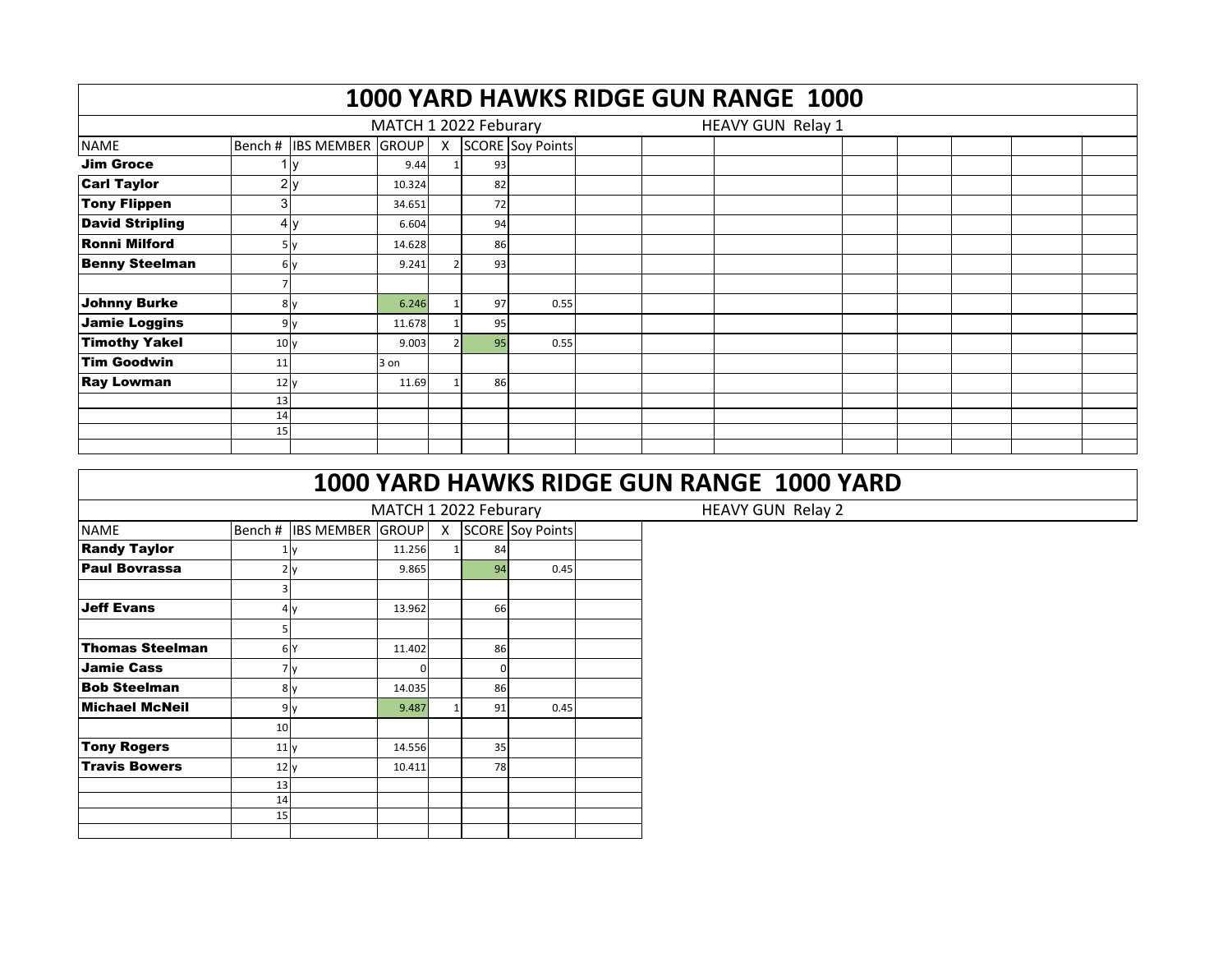|             |          |                         |                       |              |                  |  | 1000 YARD HAWKS RIDGE GUN RANGE 1000 YARD |  |
|-------------|----------|-------------------------|-----------------------|--------------|------------------|--|-------------------------------------------|--|
|             |          |                         | MATCH 1 2022 Feburary |              |                  |  | <b>HEAVY GUN Relay 3</b>                  |  |
| <b>NAME</b> | Bench#   | <b>IBS MEMBER GROUP</b> |                       | $\mathsf{X}$ | SCORE Soy Points |  |                                           |  |
|             |          |                         |                       |              |                  |  |                                           |  |
|             |          |                         |                       |              |                  |  |                                           |  |
|             |          |                         |                       |              |                  |  |                                           |  |
|             |          |                         |                       |              |                  |  |                                           |  |
|             | 6        |                         |                       |              |                  |  |                                           |  |
|             | 8        |                         |                       |              |                  |  |                                           |  |
|             | 9        |                         |                       |              |                  |  |                                           |  |
|             | 10       |                         |                       |              |                  |  |                                           |  |
|             | 11<br>12 |                         |                       |              |                  |  |                                           |  |
|             | 13       |                         |                       |              |                  |  |                                           |  |
|             | 14       |                         |                       |              |                  |  |                                           |  |
|             | 15       |                         |                       |              |                  |  |                                           |  |

|                        |                 |                          |                       |    |                    | 1000 YARD HAWKS RIDGE GUN RANGE 1000 |
|------------------------|-----------------|--------------------------|-----------------------|----|--------------------|--------------------------------------|
|                        |                 |                          | MATCH 1 2022 Feburary |    |                    | LIGHT GUN Relay 1                    |
| <b>NAME</b>            |                 | Bench # IBS MEMBER GROUP |                       |    | X SCORE Soy Points |                                      |
| <b>Tim Yakel</b>       |                 |                          | 7.424                 | 48 |                    |                                      |
| <b>Benny Steelman</b>  |                 |                          | 4.811                 | 48 | 0.6                |                                      |
| <b>Jamie Loggins</b>   |                 | 3y                       | 5.581                 | 40 |                    |                                      |
| <b>Ronnie Milford</b>  |                 | 4 y                      | 4.835                 | 48 |                    |                                      |
| <b>Andy Walser</b>     |                 | 5v                       | 8.326                 | 37 |                    |                                      |
| <b>Tim Goodwin</b>     |                 |                          | 3 on                  |    |                    |                                      |
| <b>Jim Groce</b>       |                 | 7 <sub>y</sub>           | 9.255                 | 38 |                    |                                      |
| <b>Bill Shaver</b>     |                 | 8 <sub>y</sub>           | 7.072                 | 37 |                    |                                      |
| <b>Travis Bowers</b>   |                 | 9v                       | 10.214                | 42 |                    |                                      |
| <b>Jeff Evans</b>      | 10 <sub>y</sub> |                          | 9.383                 | 32 |                    |                                      |
| <b>Ray Lowman</b>      | 11 <sub>V</sub> |                          | 4.935                 | 50 | 0.6                |                                      |
| <b>Bob Steelman</b>    | 12y             |                          | 11.195                | 36 |                    |                                      |
| <b>David Stripling</b> | 13y             |                          | 12.534                | 39 |                    |                                      |
|                        | 14              |                          |                       |    |                    |                                      |
|                        | 15              |                          |                       |    |                    |                                      |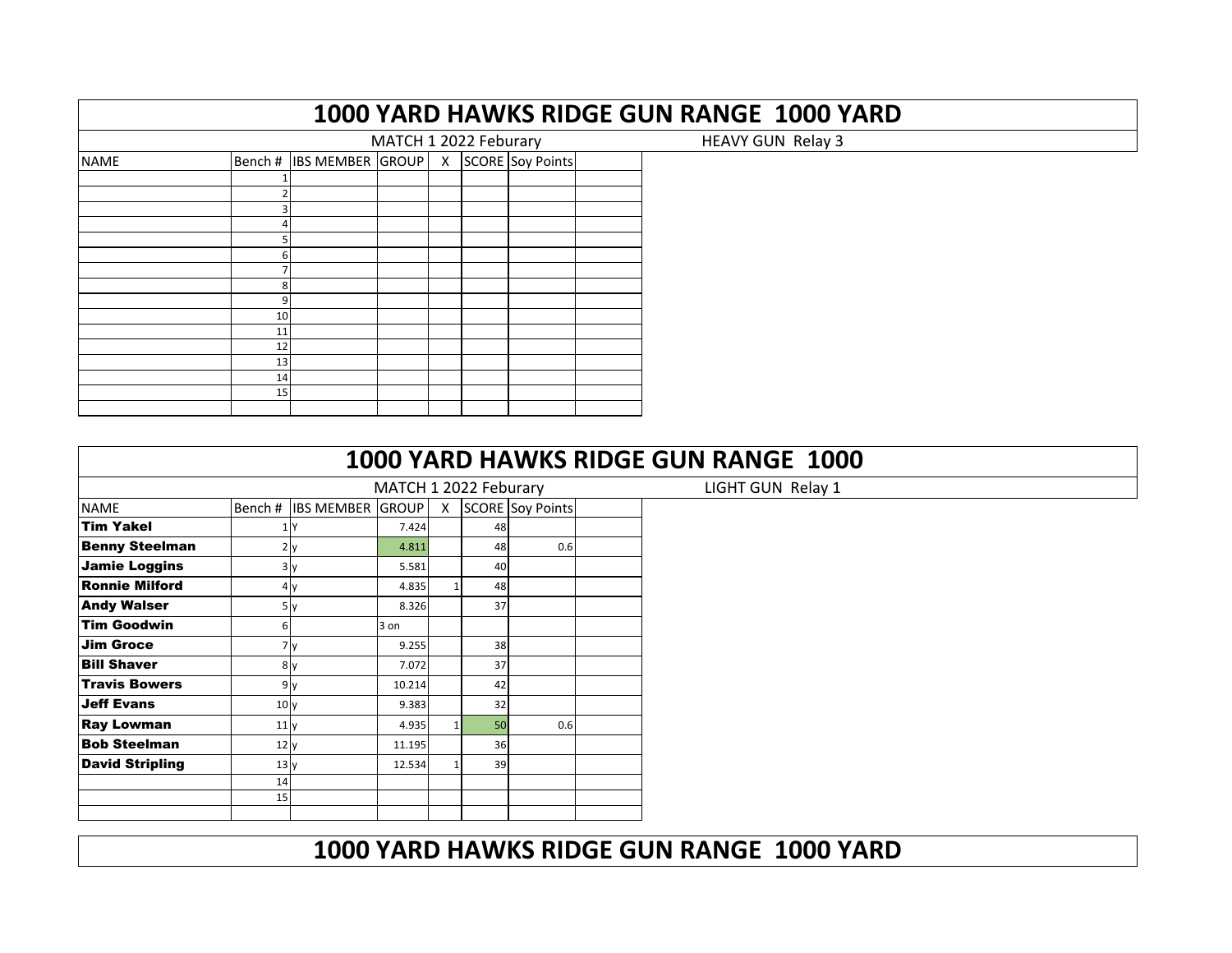|                        |                 |                          | MATCH 1 2022 Feburary |   |    |                         |  |
|------------------------|-----------------|--------------------------|-----------------------|---|----|-------------------------|--|
| <b>NAME</b>            |                 | Bench # IBS MEMBER GROUP |                       | X |    | <b>SCORE</b> Soy Points |  |
| <b>Thomas Steelman</b> |                 | ΠV                       | 5.338                 |   | 48 |                         |  |
| <b>Nathan Grit</b>     |                 | 2 y                      | 8.16                  |   | 41 |                         |  |
| <b>Joel Dubose</b>     |                 | ЗΙ γ                     | 7.181                 |   | 48 |                         |  |
| <b>Johnny Burke</b>    |                 | 4 v                      | 6.74                  |   | 40 |                         |  |
| <b>Paul Bovrassa</b>   |                 | 5 y                      | 4.535                 |   | 42 |                         |  |
| <b>Tony Rogers</b>     |                 | 6 y                      | 22.014                |   | 35 |                         |  |
| <b>Randy Taylor</b>    |                 | 7 Ι ν                    | 9.622                 |   | 46 |                         |  |
| <b>Carl Taylor</b>     |                 | 8 y                      | 6.875                 |   | 36 |                         |  |
| <b>Michael McNeil</b>  |                 | 9 y                      | 10.878                |   | 39 |                         |  |
| <b>Jamie Cass</b>      | 10 <sub>V</sub> |                          | 8.156                 |   | 43 |                         |  |
| <b>Tony Flippen</b>    | 11n             |                          | 26.025                |   | 33 |                         |  |
| <b>Ruth Edwards F</b>  | 12y             |                          | 4.663                 |   | 49 | 0.6                     |  |
| <b>Sam Edwards</b>     | 13y             |                          | 4.261                 |   | 47 | 0.6                     |  |
|                        | 14              |                          |                       |   |    |                         |  |
|                        | 15              |                          |                       |   |    |                         |  |
|                        |                 |                          |                       |   |    |                         |  |

| 1000 YARD HAWKS RIDGE GUN RANGE 1000 YARD |                   |
|-------------------------------------------|-------------------|
| MATCH 1 2022 Feburary                     | LIGHT GUN Relay 3 |

|             |    |                          | MATCH 1 2022 Feburary |              |                         |  |
|-------------|----|--------------------------|-----------------------|--------------|-------------------------|--|
| <b>NAME</b> |    | Bench # IBS MEMBER GROUP |                       | $\mathsf{X}$ | <b>SCORE</b> Soy Points |  |
|             |    |                          |                       |              |                         |  |
|             |    |                          |                       |              |                         |  |
|             | ╕  |                          |                       |              |                         |  |
|             |    |                          |                       |              |                         |  |
|             |    |                          |                       |              |                         |  |
|             | 6  |                          |                       |              |                         |  |
|             |    |                          |                       |              |                         |  |
|             | 8  |                          |                       |              |                         |  |
|             | 9  |                          |                       |              |                         |  |
|             | 10 |                          |                       |              |                         |  |
|             | 11 |                          |                       |              |                         |  |
|             | 12 |                          |                       |              |                         |  |
|             | 13 |                          |                       |              |                         |  |
|             | 14 |                          |                       |              |                         |  |
|             | 15 |                          |                       |              |                         |  |
|             |    |                          |                       |              |                         |  |

|             |                                               | MATCH 1 2022 Feburary |  |  |
|-------------|-----------------------------------------------|-----------------------|--|--|
| <b>NAME</b> | Bench # IBS MEMBER GROUP   X SCORE Sov Points |                       |  |  |

TACT GUN Relay 1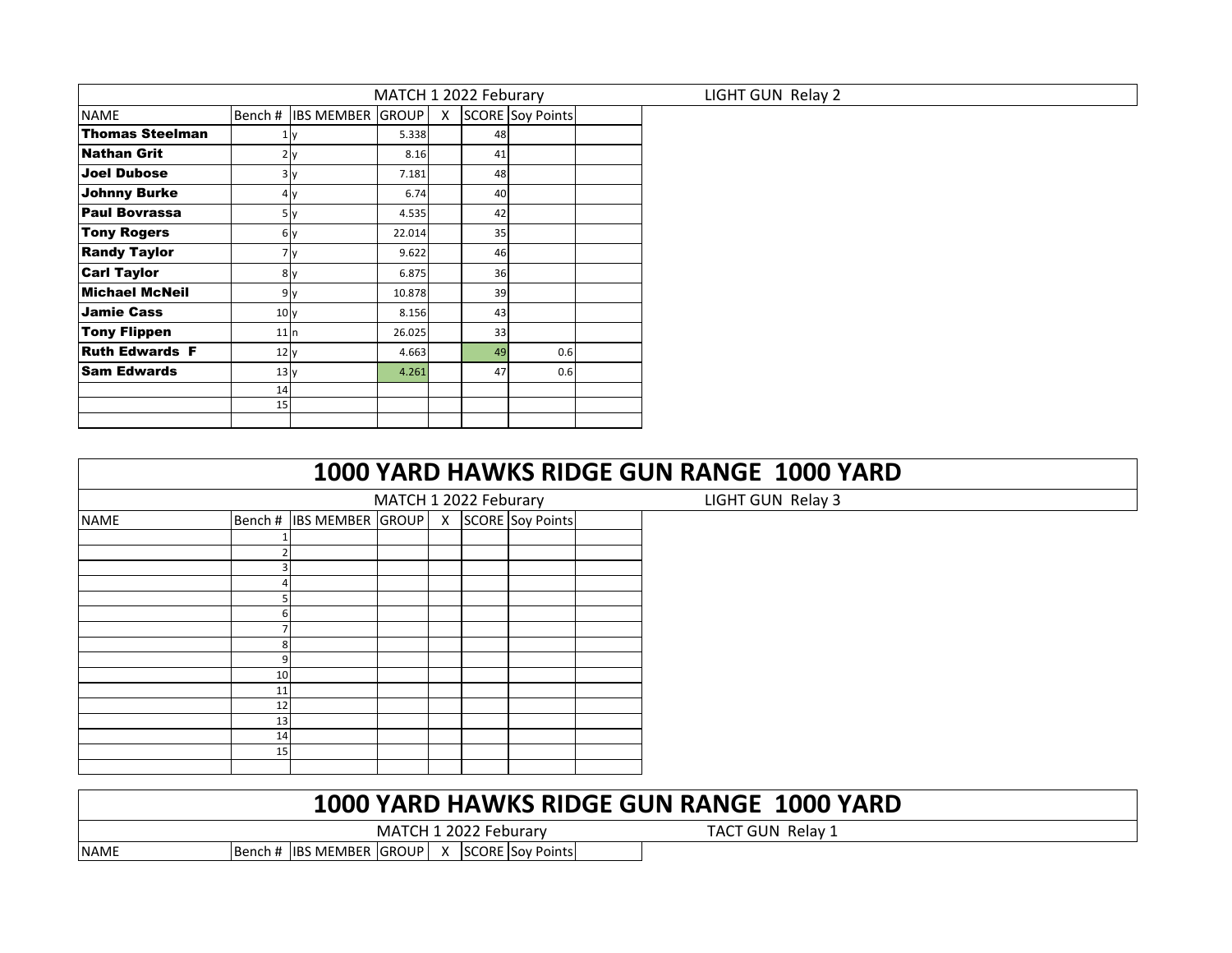| <b>Andy Walser</b>   | 2  | ıY. | 8.213  | 48 | 0.3 |  |
|----------------------|----|-----|--------|----|-----|--|
| <b>Bob Steelman</b>  |    | 3y  | 10.615 | 46 |     |  |
| <b>Jack Elknos</b>   |    | 4 Y | 6.683  | 39 | 0.3 |  |
| <b>Nathan Grit</b>   |    | 5y  | 9.397  | 44 |     |  |
| <b>Tim Goodwin</b>   |    | 6 N | 16.65  | 19 |     |  |
| <b>Timothy Yakel</b> |    | 7 Y | 18.625 | 35 |     |  |
| <b>Bill Shaver</b>   |    | 8 y | 8.637  | 32 |     |  |
|                      | 9  |     |        |    |     |  |
|                      | 10 |     |        |    |     |  |
|                      | 11 |     |        |    |     |  |
|                      | 12 |     |        |    |     |  |
|                      | 13 |     |        |    |     |  |
|                      | 14 |     |        |    |     |  |
|                      | 15 |     |        |    |     |  |
|                      |    |     |        |    |     |  |

|             |    |                                               |                   |  |  | 1000 YARD HAWKS RIDGE GUN RANGE 1000 YARD |
|-------------|----|-----------------------------------------------|-------------------|--|--|-------------------------------------------|
|             |    | MATCH 1 2022 Feburary                         | LIGHT GUN Relay 3 |  |  |                                           |
| <b>NAME</b> |    | Bench # IBS MEMBER GROUP   X SCORE Soy Points |                   |  |  |                                           |
|             |    |                                               |                   |  |  |                                           |
|             |    |                                               |                   |  |  |                                           |
|             |    |                                               |                   |  |  |                                           |
|             |    |                                               |                   |  |  |                                           |
|             |    |                                               |                   |  |  |                                           |
|             | h  |                                               |                   |  |  |                                           |
|             |    |                                               |                   |  |  |                                           |
|             |    |                                               |                   |  |  |                                           |
|             |    |                                               |                   |  |  |                                           |
|             | 10 |                                               |                   |  |  |                                           |
|             | 11 |                                               |                   |  |  |                                           |
|             | 12 |                                               |                   |  |  |                                           |
|             | 13 |                                               |                   |  |  |                                           |
|             | 14 |                                               |                   |  |  |                                           |
|             | 15 |                                               |                   |  |  |                                           |
|             |    |                                               |                   |  |  |                                           |

|              | 1000 YARD HAWKS RIDGE GUN RANGE 1000 YARD |                          |                       |    |  |                         |  |                  |  |  |  |  |  |
|--------------|-------------------------------------------|--------------------------|-----------------------|----|--|-------------------------|--|------------------|--|--|--|--|--|
|              |                                           |                          | MATCH 1 2022 Feburary |    |  |                         |  | FACT GUN Relay 1 |  |  |  |  |  |
| <b>NAME</b>  |                                           | Bench # IBS MEMBER GROUP |                       | X. |  | <b>SCORE Soy Points</b> |  |                  |  |  |  |  |  |
|              |                                           |                          |                       |    |  |                         |  |                  |  |  |  |  |  |
| Nathan Gritz |                                           |                          | 9.996                 |    |  | 0.15                    |  |                  |  |  |  |  |  |
|              |                                           |                          |                       |    |  |                         |  |                  |  |  |  |  |  |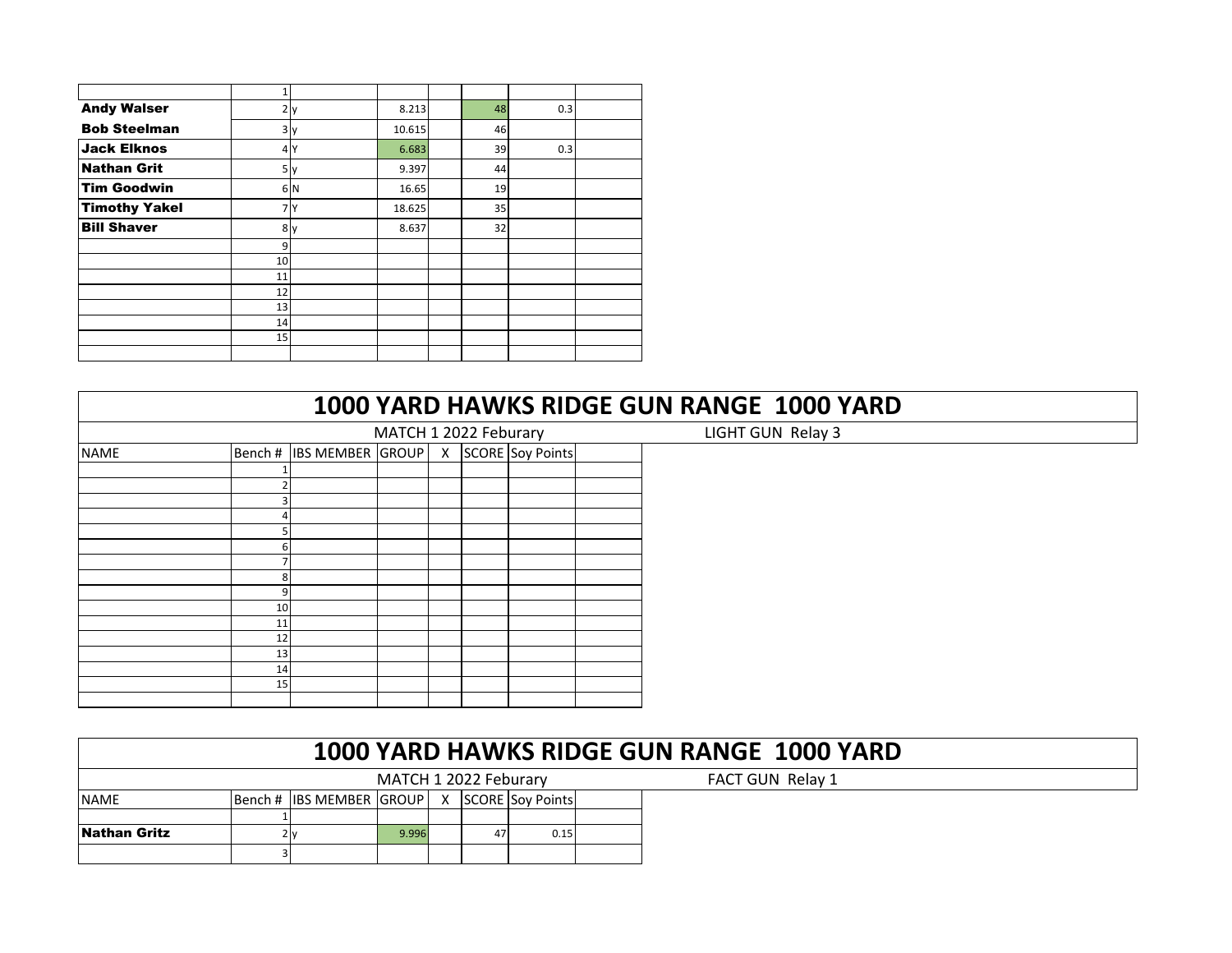| <b>Thomas Steelman</b> | 5  |     | 17.705 | 45 | 0.15 |  |
|------------------------|----|-----|--------|----|------|--|
| <b>Tim Goodwin</b>     |    | 6 N |        | 0  |      |  |
| <b>Paul Bovrassa</b>   |    |     | 4 on   |    |      |  |
|                        | 8  |     |        |    |      |  |
|                        | 9  |     |        |    |      |  |
|                        | 10 |     |        |    |      |  |
|                        | 11 |     |        |    |      |  |
|                        | 12 |     |        |    |      |  |
|                        | 13 |     |        |    |      |  |
|                        | 14 |     |        |    |      |  |
|                        | 15 |     |        |    |      |  |
|                        |    |     |        |    |      |  |

FACT GUN Relay 2

|             |    | MATCH 1 2022 Feburary        |  |  |  |                         |  |  |  |  |  |
|-------------|----|------------------------------|--|--|--|-------------------------|--|--|--|--|--|
| <b>NAME</b> |    | Bench # IBS MEMBER GROUP   X |  |  |  | <b>SCORE</b> Soy Points |  |  |  |  |  |
|             |    |                              |  |  |  |                         |  |  |  |  |  |
|             |    |                              |  |  |  |                         |  |  |  |  |  |
|             |    |                              |  |  |  |                         |  |  |  |  |  |
|             |    |                              |  |  |  |                         |  |  |  |  |  |
|             |    |                              |  |  |  |                         |  |  |  |  |  |
|             | 6  |                              |  |  |  |                         |  |  |  |  |  |
|             |    |                              |  |  |  |                         |  |  |  |  |  |
|             | 8  |                              |  |  |  |                         |  |  |  |  |  |
|             | 9  |                              |  |  |  |                         |  |  |  |  |  |
|             | 10 |                              |  |  |  |                         |  |  |  |  |  |
|             | 11 |                              |  |  |  |                         |  |  |  |  |  |
|             | 12 |                              |  |  |  |                         |  |  |  |  |  |
|             | 13 |                              |  |  |  |                         |  |  |  |  |  |
|             | 14 |                              |  |  |  |                         |  |  |  |  |  |
|             | 15 |                              |  |  |  |                         |  |  |  |  |  |
|             |    |                              |  |  |  |                         |  |  |  |  |  |

|                       | <b>1000 YARD HAWKS RIDGE</b> |                              |        |  |    |     |                                      |      |  |  |  |  |
|-----------------------|------------------------------|------------------------------|--------|--|----|-----|--------------------------------------|------|--|--|--|--|
|                       |                              | <b>HEAVY GUN SHOOTOFF</b>    |        |  |    |     |                                      |      |  |  |  |  |
| <b>NAME</b>           |                              | Bench # IBS MEMBER GROUP   X |        |  |    |     | SCORE Soy Points Relay SOY SOY Total |      |  |  |  |  |
|                       |                              |                              |        |  |    |     |                                      |      |  |  |  |  |
| <b>Johnny Burke</b>   |                              |                              | 7.61   |  | 78 | 0.6 | 0.55                                 | 1.15 |  |  |  |  |
| <b>Michael McNeil</b> |                              | 3١                           | 10.521 |  | 59 | 0.3 | 0.45                                 | 0.75 |  |  |  |  |
| <b>Timothy Yakel</b>  |                              | 4١                           | 10.695 |  |    | 0.6 | 0.55                                 | 1.15 |  |  |  |  |
| <b>Paul Bourassa</b>  |                              | 5١                           | 8.117  |  | 68 | 0.3 | 0.45                                 | 0.75 |  |  |  |  |
|                       |                              |                              |        |  |    |     |                                      |      |  |  |  |  |
|                       |                              |                              |        |  |    |     |                                      |      |  |  |  |  |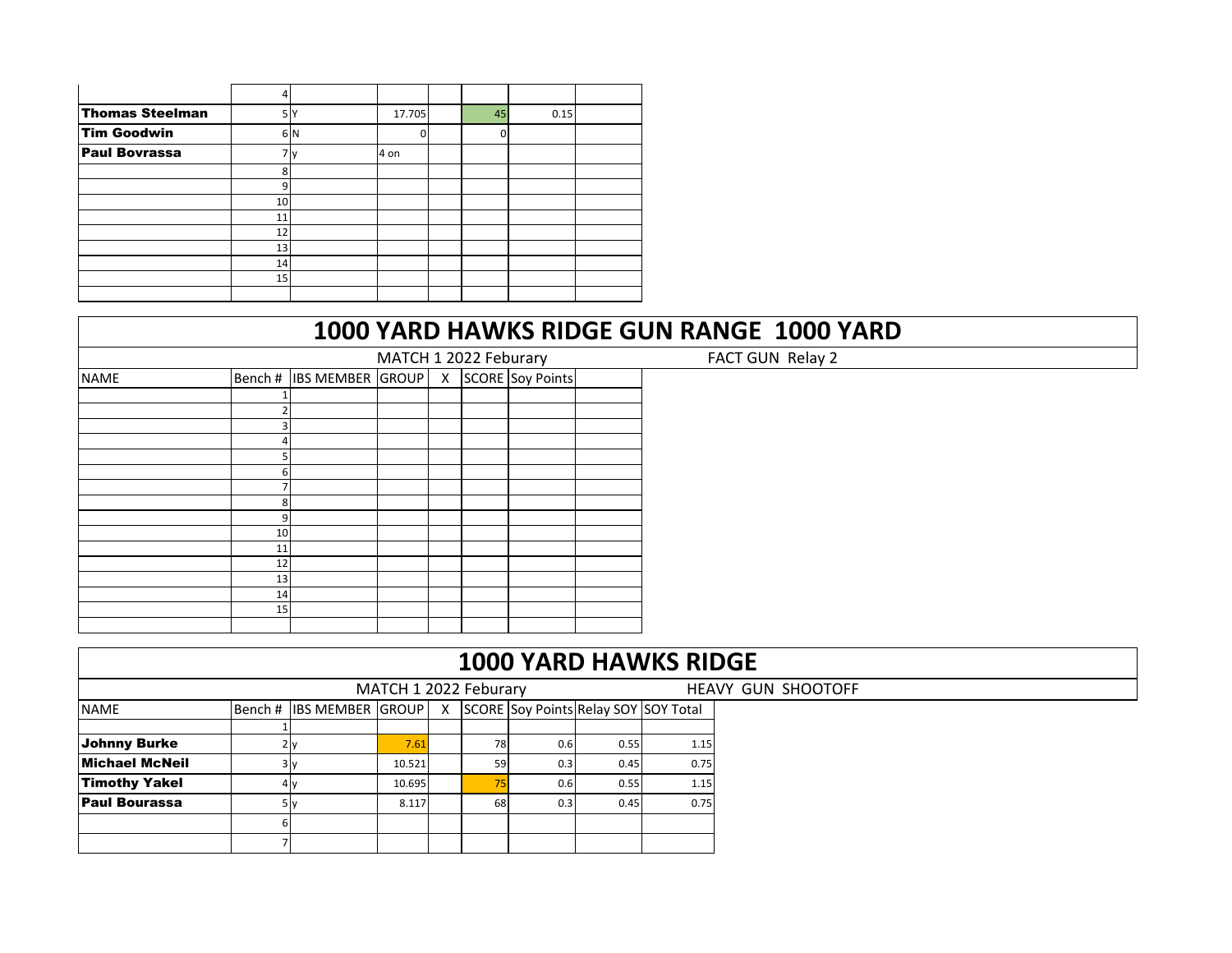| $\sim$      |  |  |  |  |
|-------------|--|--|--|--|
| $\sim$      |  |  |  |  |
| $\sim$      |  |  |  |  |
| $\sim$<br>ᅩ |  |  |  |  |
| 14          |  |  |  |  |
| --          |  |  |  |  |
|             |  |  |  |  |

|                       |                 |                          | MATCH 1 2022 Feburary |              |    |      |                                      |      | LIGHT GUN SHOOTOFF |
|-----------------------|-----------------|--------------------------|-----------------------|--------------|----|------|--------------------------------------|------|--------------------|
| <b>NAME</b>           |                 | Bench # IBS MEMBER GROUP |                       | $\mathsf{X}$ |    |      | SCORE Soy Points Relay SOY SOY Total |      |                    |
|                       |                 |                          |                       |              |    |      |                                      |      |                    |
| <b>Benny Steelman</b> |                 | 2y                       | 7.272                 |              | 44 | 0.36 | 0.6                                  | 0.96 |                    |
| <b>Sam Edwards</b>    |                 | 3 <sub>y</sub>           | 4.864                 |              | 47 | 0.72 | 0.6                                  | 1.32 |                    |
| <b>Ray Lowman</b>     |                 | 4 y                      | 7.563                 |              | 47 | 0.36 | 0.6                                  | 0.96 |                    |
| <b>Ruth Edwards</b>   |                 | 5y                       | 4.97                  |              | 50 | 0.72 | 0.6                                  | 1.32 |                    |
|                       | 61              |                          |                       |              |    |      |                                      |      |                    |
|                       |                 |                          |                       |              |    |      |                                      |      |                    |
|                       | 8               |                          |                       |              |    |      |                                      |      |                    |
|                       | 9               |                          |                       |              |    |      |                                      |      |                    |
|                       | 10 <sup>1</sup> |                          |                       |              |    |      |                                      |      |                    |
|                       | 11              |                          |                       |              |    |      |                                      |      |                    |
|                       | 12              |                          |                       |              |    |      |                                      |      |                    |
|                       | 13              |                          |                       |              |    |      |                                      |      |                    |
|                       | 14              |                          |                       |              |    |      |                                      |      |                    |
|                       | 15              |                          |                       |              |    |      |                                      |      |                    |
|                       |                 |                          |                       |              |    |      |                                      |      |                    |

|                        |    |                          |                       |              |    |      |      |                                      | 1000 YARD HAWKS RIDGE GUN RANGE 1000 YARD |
|------------------------|----|--------------------------|-----------------------|--------------|----|------|------|--------------------------------------|-------------------------------------------|
|                        |    |                          | MATCH 1 2022 Feburary |              |    |      |      |                                      | FACT GUN SHOOTOFF                         |
| <b>NAME</b>            |    | Bench # IBS MEMBER GROUP |                       | $\mathsf{x}$ |    |      |      | SCORE Soy Points Relay SOY SOY Total |                                           |
| <b>Nathan Gritz</b>    |    |                          | 8.614                 |              | 38 | 0.09 | 0.15 | 0.24                                 |                                           |
| <b>Thomas Steelman</b> |    | 2 v                      | 10.517                |              | 45 | 0.09 | 0.15 | 0.24                                 |                                           |
|                        |    |                          |                       |              |    |      |      |                                      |                                           |
|                        |    |                          |                       |              |    |      |      |                                      |                                           |
|                        |    |                          |                       |              |    |      |      |                                      |                                           |
|                        |    |                          |                       |              |    |      |      |                                      |                                           |
|                        |    |                          |                       |              |    |      |      |                                      |                                           |
|                        |    |                          |                       |              |    |      |      |                                      |                                           |
|                        |    |                          |                       |              |    |      |      |                                      |                                           |
|                        | 10 |                          |                       |              |    |      |      |                                      |                                           |
|                        | 11 |                          |                       |              |    |      |      |                                      |                                           |
|                        | 12 |                          |                       |              |    |      |      |                                      |                                           |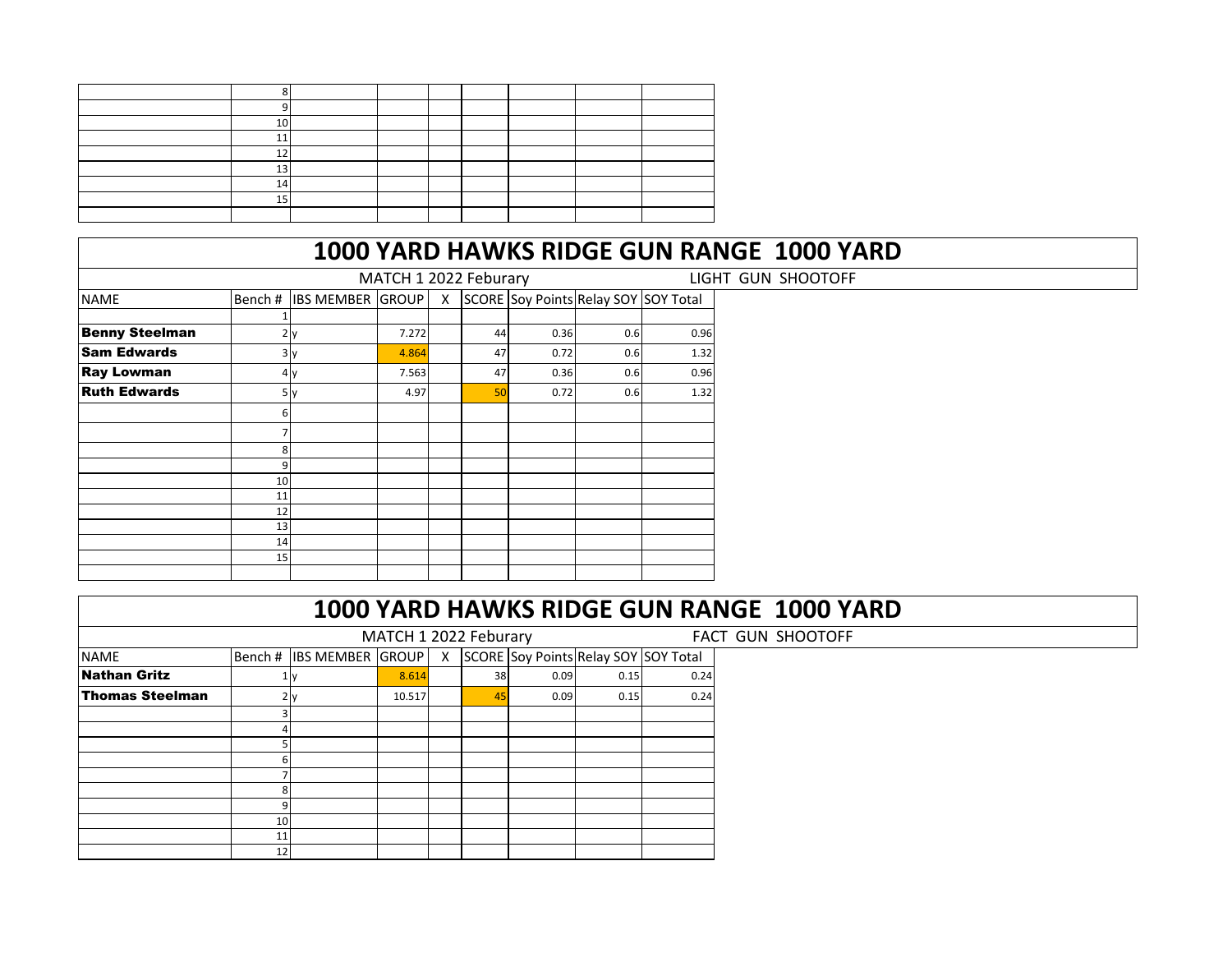|                    |    |                          | MATCH 1 2022 Feburary |              |    |                                      |      |      | TACT GUN SHOOTOFF |
|--------------------|----|--------------------------|-----------------------|--------------|----|--------------------------------------|------|------|-------------------|
| <b>NAME</b>        |    | Bench # IBS MEMBER GROUP |                       | $\mathsf{X}$ |    | SCORE Soy Points Relay SOY SOY Total |      |      |                   |
| <b>Jack Elknos</b> |    |                          | <b>DQ</b>             |              |    |                                      | 0.18 | 0.18 |                   |
| <b>Andy Walser</b> |    | 2y                       | 6.068                 |              | 48 | 0.3                                  | 0.18 | 0.48 |                   |
|                    |    |                          |                       |              |    |                                      |      |      |                   |
|                    |    |                          |                       |              |    |                                      |      |      |                   |
|                    |    |                          |                       |              |    |                                      |      |      |                   |
|                    | n. |                          |                       |              |    |                                      |      |      |                   |
|                    |    |                          |                       |              |    |                                      |      |      |                   |
|                    |    |                          |                       |              |    |                                      |      |      |                   |
|                    |    |                          |                       |              |    |                                      |      |      |                   |
|                    | 10 |                          |                       |              |    |                                      |      |      |                   |
|                    | 11 |                          |                       |              |    |                                      |      |      |                   |
|                    | 12 |                          |                       |              |    |                                      |      |      |                   |
|                    | 13 |                          |                       |              |    |                                      |      |      |                   |
|                    | 14 |                          |                       |              |    |                                      |      |      |                   |
|                    | 15 |                          |                       |              |    |                                      |      |      |                   |
|                    |    |                          |                       |              |    |                                      |      |      |                   |

#### **SOY LG and HG**

| Name                  | LG   | HG    | <b>Total</b> |
|-----------------------|------|-------|--------------|
| <b>Benny Steelman</b> | 0.96 |       | 0.96         |
| <b>Sam Edwards</b>    | 1.32 |       | 1.32         |
| Ray Lowman            | 0.96 |       | 0.96         |
| <b>Ruth Edwards</b>   | 1.32 |       | 1.32         |
| Johnny Burke          |      | 1.15  | 1.15         |
| <b>Michael McNeil</b> |      | 0.75  | 0.75         |
| <b>Timothy Yakel</b>  |      | 1.15  | 1.15         |
| <b>Paul Bourassa</b>  |      | 0.75  | 0.75         |
|                       |      |       |              |
|                       |      |       |              |
|                       |      |       |              |
| Fact SOY              |      |       |              |
| Name                  |      | Fasct | Total        |
| <b>Nathan Grit</b>    |      | 0.24  | 0.24         |
| Thomas Steelman       |      | 0.24  | 0.24         |
|                       |      |       |              |
| <b>Tact SOY</b>       |      |       |              |
| Name                  |      | Tact  | Total        |